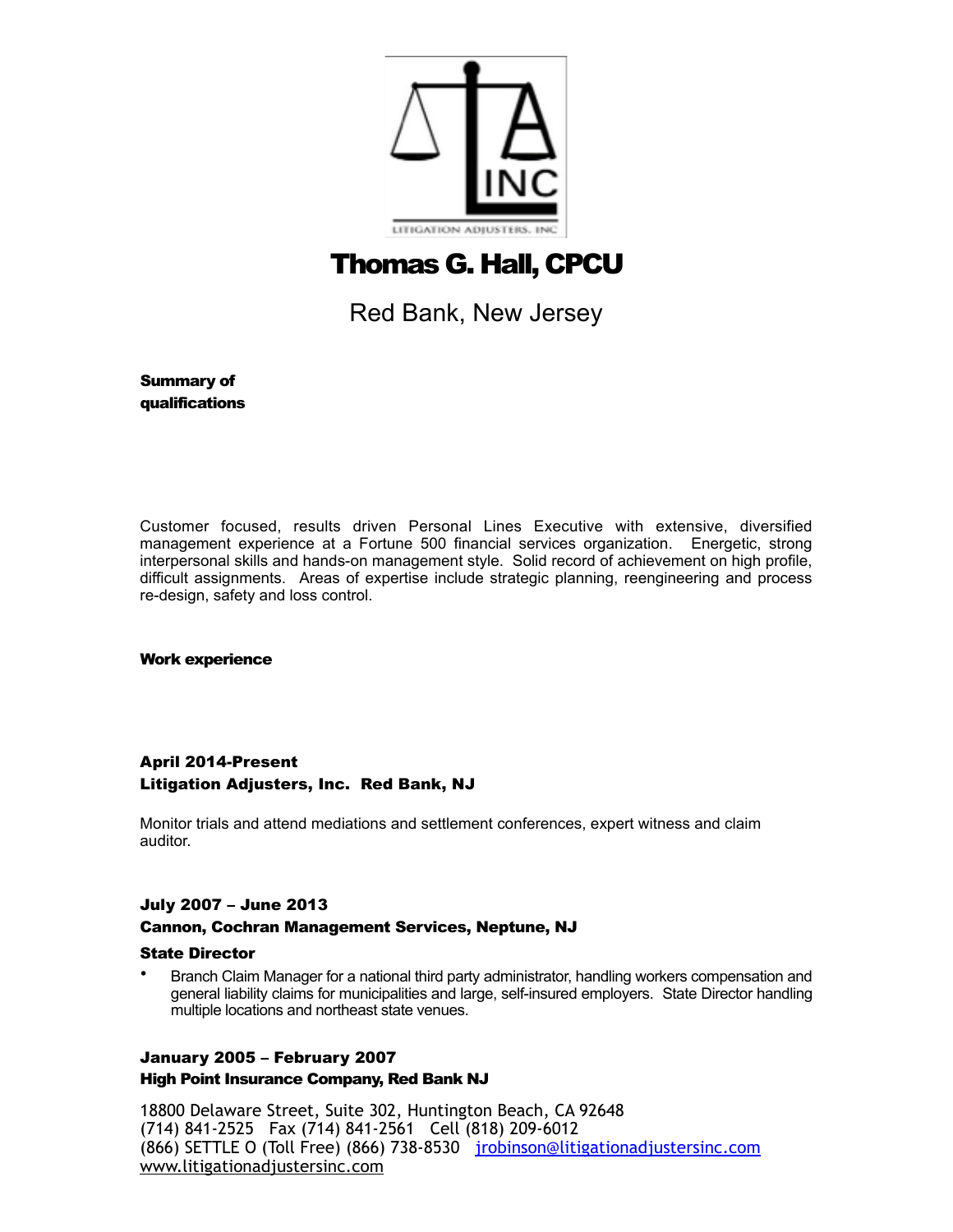

# Director, Broker Management and Marketing

• Direct Agency Management, Marketing and Advertising for a \$500M New Jersey based auto carrier.

# November 2003 – May 2004

# Liberty Mutual Insurance Company, Holmdel NJ

# AVP, Manager of Underwriting and Pricing

• Managed on-site integration team in migration of Prudential Property and Casualty personal lines book to Liberty Mutual.

# 1976 – November 2003

# Prudential Property and Casualty Insurance Co.

### Holmdel, New Jersey

# Vice President, Regional State Management 12/01 – 11/03

• Complete responsibility for all personal lines of insurance in five high priority states with \$295M in total direct written premium.

# Vice President, Strategic Initiatives 11/99 – 12/01

• Primary contact for organizations seeking partnership opportunities and strategic alliances. Responsible for identifying and evaluating acquisition candidates and coordinating M&A due diligence efforts. Led in the creation of an Internet joint venture start-up company with ownership interest.

### Director, Strategic Initiatives 4/99 - 11/99

- Headed the California Strategic Growth Initiative. Total responsibility for profitability, growth and risk management for California personal lines products (\$62M Net Written Premium). Increased sales 82%, auto net written premium 17%, auto persistency 3 points, homeowner persistency 2 points. All lines combined ratio of 97.8%. Served on the Governing Board of the California FAIR plan as Vice-Chairman.
- Company liaison for integration issues involving a recently acquired non-standard auto company. Developed and implemented business conformance plans for compliance with applicable affiliated iinsurer statutes.

### Assistant to the President 12/96 - 3/99

• Managed the office of the President as Chief of Staff. Responsibilities included strategic planning, coordination of management controls and functions, analysis of business results, handling of key projects and all Executive communications.

# State Director – California 9/95 - 12/96

• Responsible for planning, execution and evaluation of the property and casualty state strategy. Coordinated the pricing, underwriting, marketing and claim functions to insure state profitability and proper levels of catastrophic risk. Served on the Board of the California FAIR Plan.

### Director, Casualty Claims 6/94 - 9/95, 3/90 - 4/91

18800 Delaware Street, Suite 302, Huntington Beach, CA 92648 (714) 841-2525 Fax (714) 841-2561 Cell (818) 209-6012 (866) SETTLE O (Toll Free) (866) 738-8530 jrobinson@litigationadjustersinc.com www.litigationadjustersinc.com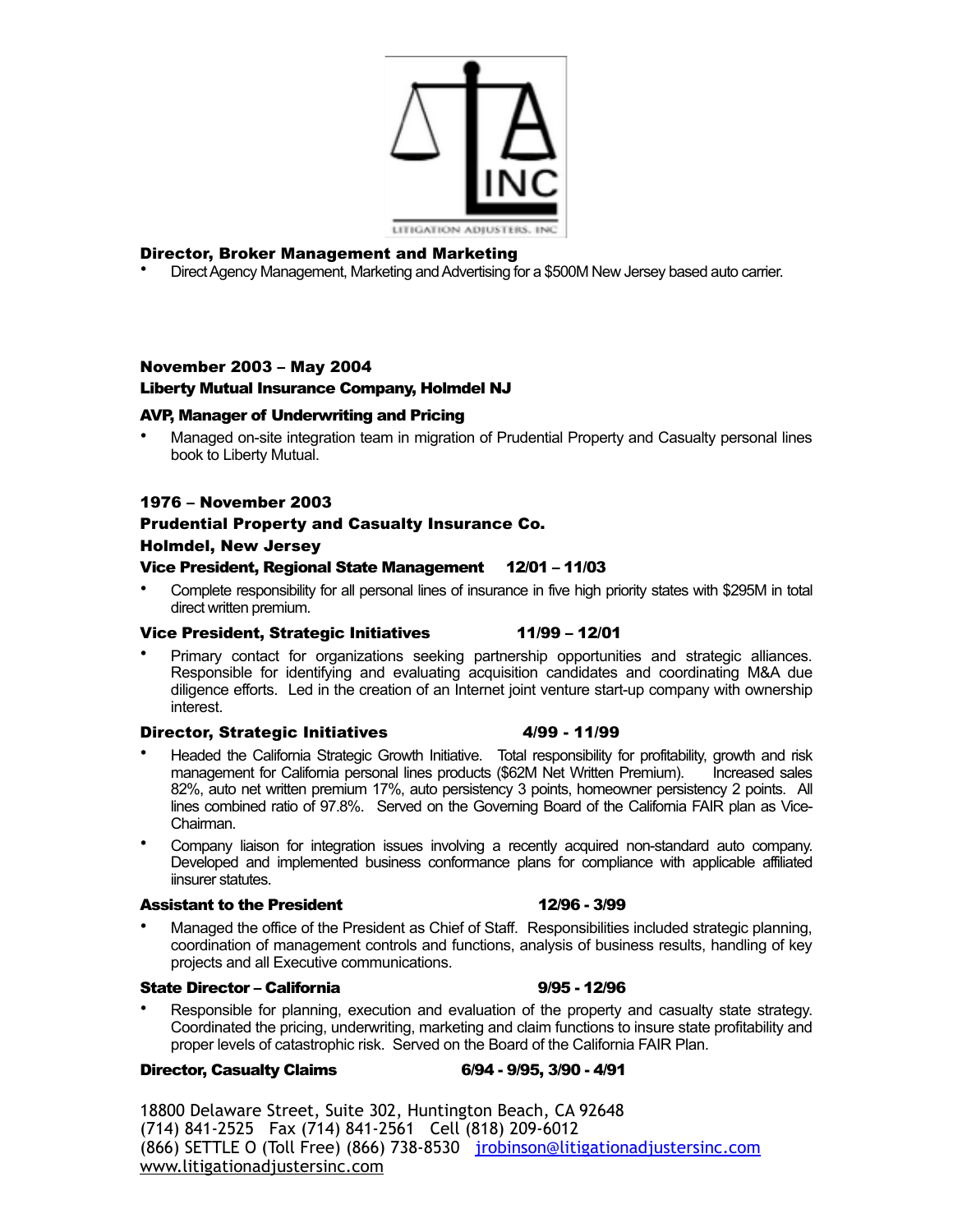

• Countrywide casualty product responsibility for personal lines, commercial, errors and omissions and umbrella policies. Handled \$300 million in annual casualty loss exposure. Established claim handling policy and procedures for 30 field claim offices. Duties included auditing, medical management, legal expense control and Corporate monitoring of all significant risks and major litigation, including bad faith and punitive damages.

# Director, Western Field Claim Group 4/91 - 6/94

• Administrative responsibility for seven field claim offices servicing 23 central and western states with an operating budget of \$35 million. Directed a staff of 500 claim professionals in loss control, service delivery and expense management. Responsible for the highest rated office countrywide in 1993.

# Senior Claim Consultant 5/89 - 3/90

• Served as company liaison on a major casualty best practice study involving a prominent management consulting firm. Improved loss ratio results measurably.

# Claim Manager, Woodland Hills, California 6/86 - 5/89

Managed the personal lines claim operation for the state of California. Took the weakest office in the organization to top quartile performance.

# Claim Manager, New York 1976 - 1986

• Held a variety of positions leading to Manager of the downstate New York claim office.

# 1972 - 1976

# Government Employees Insurance Co. Woodbury, New York

• Started as a multi-line claim representative and worked up to Casualty Claim Supervisor.

# **Education**

# Adelphi University, Garden City, New York Bachelor of Business Administration

# **Professional**

Chartered Property and Casualty Underwriter (CPCU - 1998)

# **Community**

Vice-Chairman, Planning Board, Middletown Township – 2010 to 2013 Mayor, Middletown Township – 2005, 2006

18800 Delaware Street, Suite 302, Huntington Beach, CA 92648 (714) 841-2525 Fax (714) 841-2561 Cell (818) 209-6012 (866) SETTLE O (Toll Free) (866) 738-8530 jrobinson@litigationadjustersinc.com www.litigationadjustersinc.com